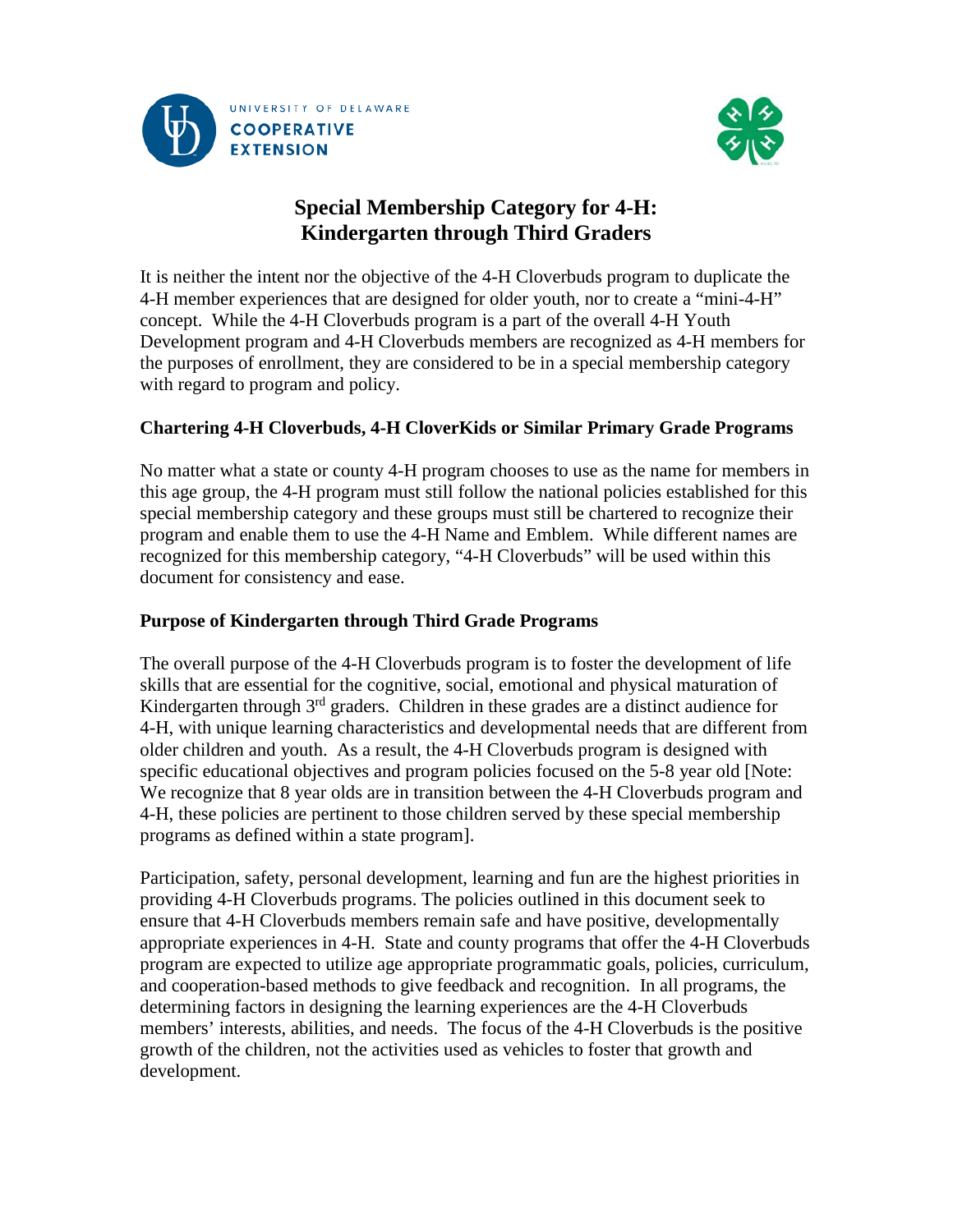### **POLICIES & GUIDELINES**

The 4-H Youth Development program is committed to experiential education, supporting the development of life skills, and meeting developmental needs in positive, productive ways. 4-H accomplishes this through three major mission areas: Science, Engineering  $\&$ Technology, Healthy Lifestyles, and Citizenship. Based on the needs, interest, and developmental tasks of children in grades K-3, in addition to the 4-H Essential Elements, the following guidelines and polices were established with the initial recognition of the 4- H Cloverbuds program, and subsequently supported by the National 5-8 Curriculum Task Force in 1992. It is understood that policies that affect different age groups and settings will vary and state and county programs may add additional policies and guidelines to direct their programs, however, these policies define the minimum standards for 4-H programming with the K-3 audience.

4-H Cloverbuds programs follow a set of program guidelines based on developmental appropriateness. A "developmentally appropriate" program is one that is based on the general characteristics of an age group and adapts to meet the individual needs of each child. That often involves using different kinds of equipment or providing more adult supervision. Sometimes a 4-H Cloverbuds member will be physically capable of doing something but will not be able to understand the reason for the process or the result. Participation in that activity would be just as inappropriate as participation in an activity that is unsafe because of physical limitations.

As a result, the 4-H Cloverbuds program is fundamentally different than general membership in 4-H. Requirements of the 4-H Cloverbuds program include:

#### **1. Activity-Focused rather than Project-Focused**

The educational component of a 4-H Cloverbuds program consists of activities rather than projects. A 4-H Cloverbuds activity focuses on developing a single concept and/or skill rather than focusing on a project over time. It is not appropriate for K-3 graders to participate in an ongoing, planned series of activities as a member, whether it is a 4-H Shooting Sports program, or an animal project. 4-H Cloverbuds members participate in occasional, non-competitive, sampler-type, age-appropriate, properly supervised events or activities sponsored or conducted by 4-H groups.

#### **2. Cooperative vs. Competitive Activities**

4-H Cloverbuds programs do not conduct or participate in competitive activities. Competitive activities require motor skills, reflexes, and strength that often are not yet fully developed in young children. In addition, research indicates that participation in competitive activities is developmentally inappropriate for 4-H Cloverbuds members. Grades K-3 children are sensitive to criticism; often have not developed frustration tolerance or the full ability to manage their emotions, which often results in not being able to accept failure well. 4-H Cloverbuds activities should be conducted in a positive environment that focuses on the members' strengths rather than analyzing their deficiencies. 4-H Cloverbuds members need opportunities to practice skills, discover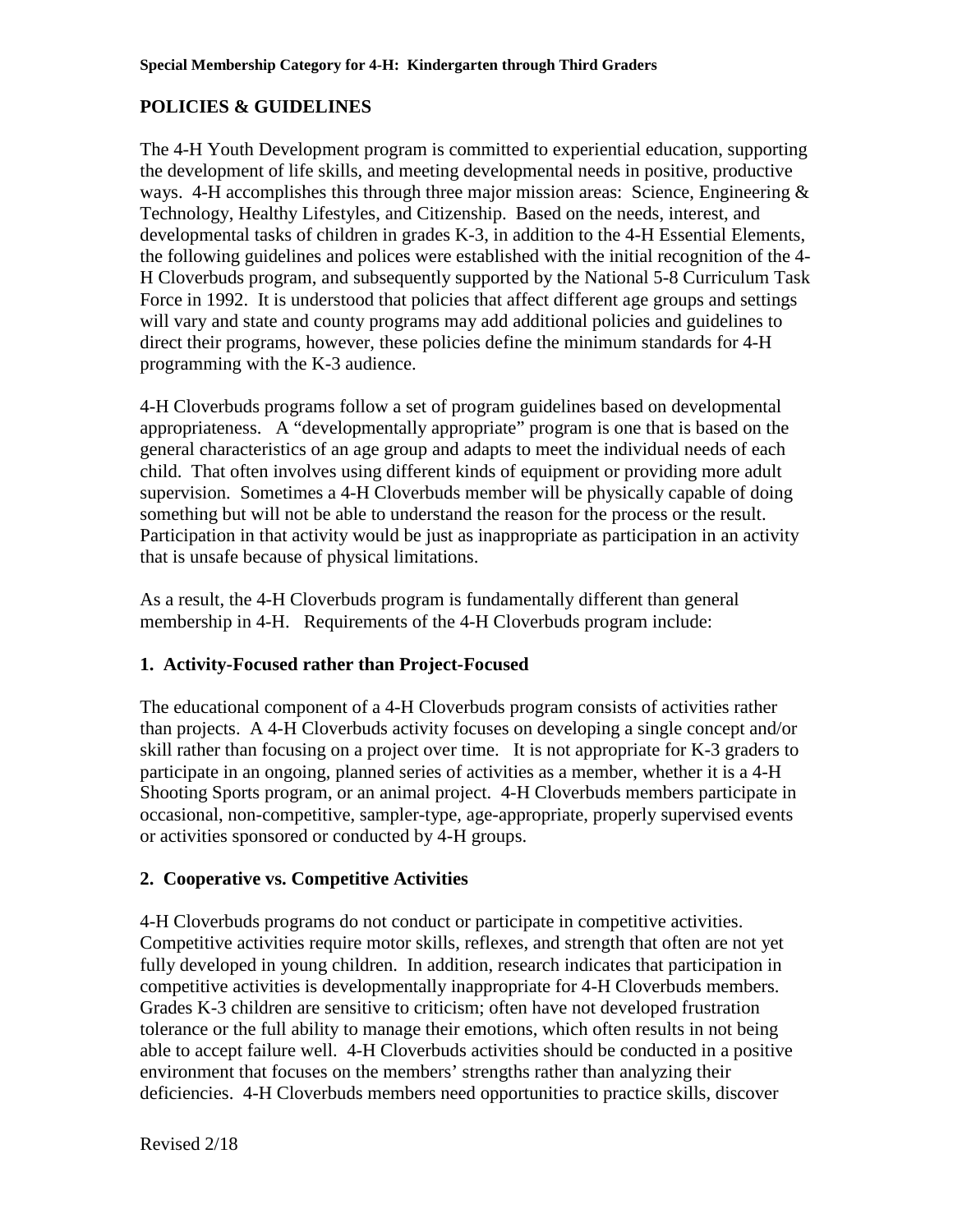#### **Special Membership Category for 4-H: Kindergarten through Third Graders**

talents and learn about fairness in a non-judgmental environment.

### **3. 4-H Cloverbuds Members and Exhibition at Fairs**

4-H Cloverbuds members are encouraged to *exhibit* activity-related items from their club at appropriate venues. 4-H Exhibitions should be open to participation by 4-H Cloverbuds as noncompetitive exhibitors. 4-H Cloverbuds members are not eligible to receive premium funds as a result of exhibition.

4-H Cloverbuds members should not have animal projects (as described under item #1) nor should they participate as competitive exhibitors with animals. To exhibit animals in a noncompetitive event as a 4-H Cloverbuds member, youth must be in at least  $3<sup>rd</sup>$  grade during the current 4-H year and there must be increased adult supervision with a one-toone ratio with the child. This policy is for the safety of the 4-H Cloverbuds member and the public at the public exhibition. The developmental ability and the maturity level of the exhibitor and the unpredictable behavior of animals determine this policy.

### **4. Adult Supervision of 4-H Cloverbuds Programs**

4-H Cloverbuds clubs do not conduct formal business meetings or elect officers. Children in grades K-3 are not yet ready to fulfill the responsibilities of club officership and require much more adult guidance when making group decisions. However, a structured routine is important to this age group.

4-H Cloverbuds clubs handle their finances differently than clubs of older children. For safety reasons, 4-H Cloverbuds should not bring money for dues or supplies to club meetings, nor should they conduct door-to-door fundraising activities. They may, however, participate in group fundraising events supervised by adults. Parents and leaders will decide on how club expenses will be handled when the club is organized.

A minimum of two adult leaders is required to start a 4-H club of any age group and at least two adults (leaders, parents or others) must be present at every 4-H meeting and activity. For groups of 5-6 year olds, the group should not exceed twelve children. For groups of 7-8 years olds, a third adult is required if the group exceeds twelve children and the group size should not exceed sixteen children.

An adult or older teen leader will be with the 4-H Cloverbuds member at all times when in the presence of an animal or when using equipment that is potentially dangerous. This includes: scissors, saws, knives, needles, rockets, kitchen appliances, and so forth. 4-H Cloverbuds members should not operate power driven equipment as a part of activities (sewing machines, power drills, small engines, blenders, mixers, clippers, mowers, etc.). 4-H Cloverbuds members should wear appropriate safety helmets or other safety equipment such as life vests when engaged in activities such as riding horses, bicycles, skateboards, canoeing, or other activities.

#### **Management of K-3 Programs**

Revised 2/18